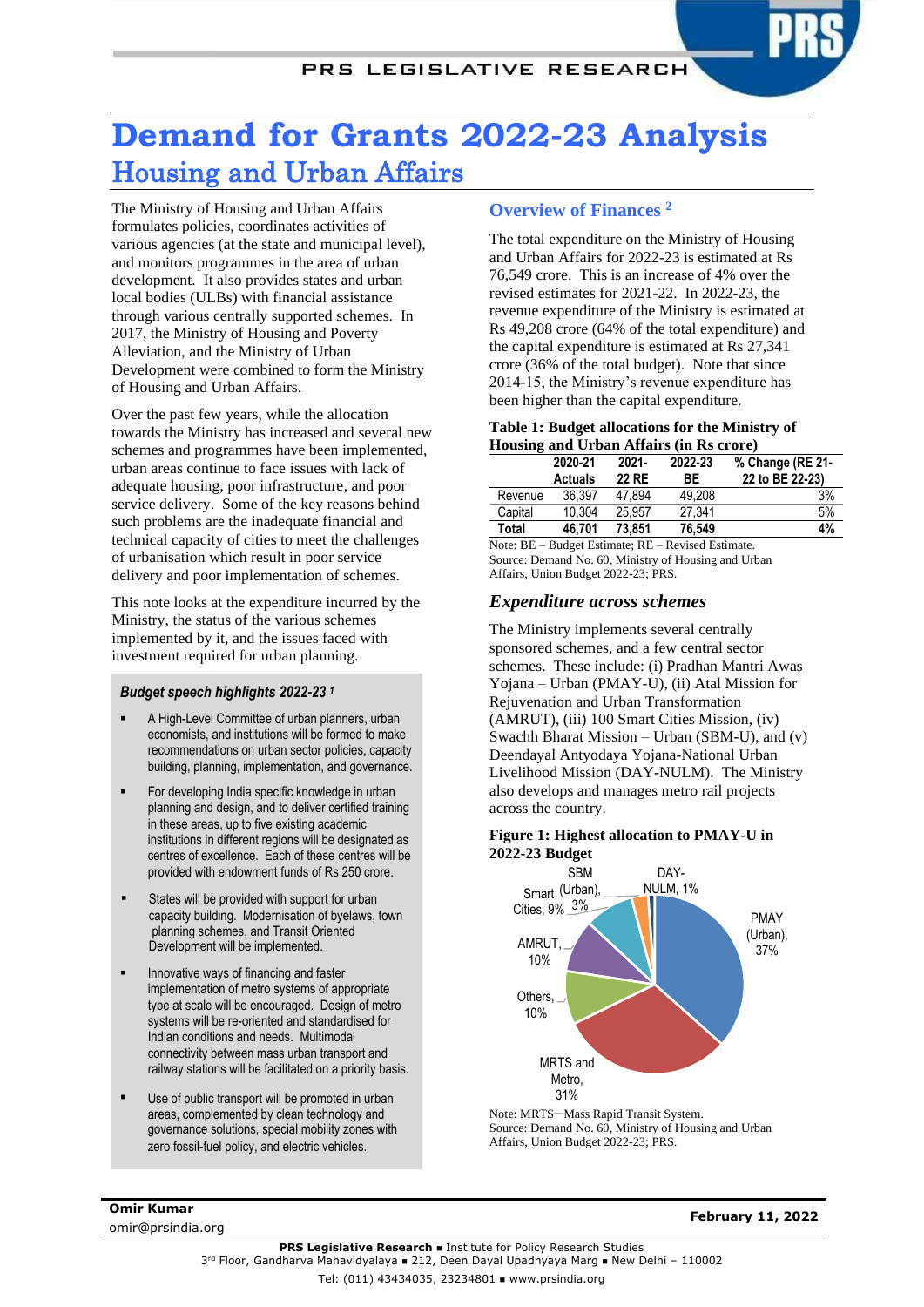Of the expenditure allocated to the Ministry in 2022-23, the highest allocation is towards PMAY-U at 37 % of the total Ministry's budget followed by allocation to Metro projects.

|                 | 2020-21<br><b>Actuals</b> | 2021-22<br><b>RE</b> | 2022-<br>23 BE | % Change<br>(RE 2021-<br>22 to BE<br>2022-23) |
|-----------------|---------------------------|----------------------|----------------|-----------------------------------------------|
| PMAY-           |                           |                      |                |                                               |
| Urban           | 20.991                    | 27,000               | 28,000         | 4%                                            |
| <b>MRTS</b>     |                           |                      |                |                                               |
| and Metro       | 8,998                     | 23,480               | 23.875         | 2%                                            |
| AMRUT           | 6.448                     | 7,300                | 7.300          | 0%                                            |
| Smart           |                           |                      |                |                                               |
| Cities          | 3.305                     | 6,600                | 6,800          | 3%                                            |
| SBM –           |                           |                      |                |                                               |
| Urban           | 995                       | 2,000                | 2,300          | 15%                                           |
| DAY-            |                           |                      |                |                                               |
| <b>NULM</b>     | 817                       | 795                  | 900            | 13%                                           |
| <b>SVANIDHI</b> | 114                       | 300                  | 150            | $-50%$                                        |
| <b>Others</b>   | 4,908                     | 6,291                | 7,224          | 15%                                           |
| Total           | 46.701                    | 73.851               | 76.549         | 4%                                            |

**Table 2: Key allocations in the Ministry**

Note: BE – Budget Estimate, RE – Revised Estimate, PMAY-Pradhan Mantri Awas Yojana, MRTS- Mass Rapid Transit System, AMRUT- Atal Mission for Rejuvenation and Urban Transformation, SBM- Swachh Bharat Mission, DAY NLUM- Deendayal Antyodaya Yojana-National Urban Livelihoods Mission, SVAnidhi- PM Street Vendor's AtmaNirbhar Nidhi.

Source: Demand No. 60, Ministry of Housing and Urban Affairs, Union Budget 2022-23; PRS.

## **Issues to consider**

## *Cities need significant additional investment*

The pace of urbanisation is increasing in the country. As per the 2011 census, around 31% of the country's population resided in urban areas.<sup>3</sup> By 2031, around 600 million (43%) people are expected to live in urban areas, an increase of over 200 million in 20 years.<sup>3</sup> Urbanisation is the process of growth of cities (either through a natural increase in population, or migration, or physical expansion). Benefits of urbanisation include: (i) production of goods at a larger scale at lower input costs, (ii) knowledge spill-over between firms and individuals, and (iii) access to a large labour pool.<sup>4</sup> However, urbanisation also has adverse consequences such as: (i) traffic congestion, (ii) environmental degradation, (iii) deterioration in civic services, and (iv) air and water pollution. Urbanisation puts incremental pressure on the existinginfrastructure in urban areas.<sup>4</sup> Therefore, policy responses to address urbanisation require comprehensive development of the socio-economic environment, effective delivery of public services, and provision of affordable housing and transport services for the poor[.](#page-1-1)<sup>4</sup> These entail large capital investment for such infrastructure projects which would require additional support from central and state governments in the form of capital grants.

With the current rate of urbanisation, the High-Powered Expert Committee (HPEC) for Estimating the Investment Requirements for Urban Infrastructure Services (2011) had estimated a requirement of Rs 39 lakh crore (at 2009-10) prices for the period 2012-2031. As per their framework, the investment in urban infrastructure should increase from 0.7% of GDP in 2011-12 to 1.1% of GDP by 2031-32. In 2021-22, total expenditure on urban development by states and centre is estimated to be 0.7% of GDP. 5,6

During 2012-13 and 2022-23, the expenditure of the Ministry has increased at an average annual rate of 23%.

**Figure 2: Trend in expenditure (2011-22)**



Note: For the years 2012-13 till 2015-16, the figures are a combination of the erstwhile Ministry of Housing and Urban Poverty Alleviation, and the Ministry of Urban Development. Values for 2021-22 and 2022-23 are revised and budget estimates respectively. All other figures are actuals. Source: Ministry of Housing and Urban Poverty Alleviation, and the Ministry of Urban Development budgets 2011-12 to 2015- 16. Ministry of Housing and Urban Affairs budget documents 2015-16 to 2022-23; PRS.

<span id="page-1-2"></span><span id="page-1-1"></span><span id="page-1-0"></span>The Standing Committee on Urban Development, (2021) noted that the budgetary allocations to the Ministry were lower than the Ministry's demand during 2018-21.<sup>7</sup> This has been observed in earlier budget allocations also. For instance, in 2017-18, while the erstwhile Ministry of Urban Development projected an expenditure of Rs 68,410 crore, it was allocated Rs 34,212 crore in that year's budget.<sup>8</sup> The Committee recommended that with implementation of schemes picking momentum, the budgetary allocation should be increased for better implementatio[n.](#page-1-2)<sup>7</sup> This would also supplement efforts of state governments to develop and maintain urban infrastructure.

The Ministry of Finance (2017) noted that only budgetary outlays will not be enough to cater the growing demands on local governments for improving their infrastructure.<sup>9</sup> Urban infrastructure projects tend to be capital intensive and not only require upfront capital investment but also annually recurring operations and maintenance expenditures. Alternate sources of financing are required to meet the funding gap. The flagship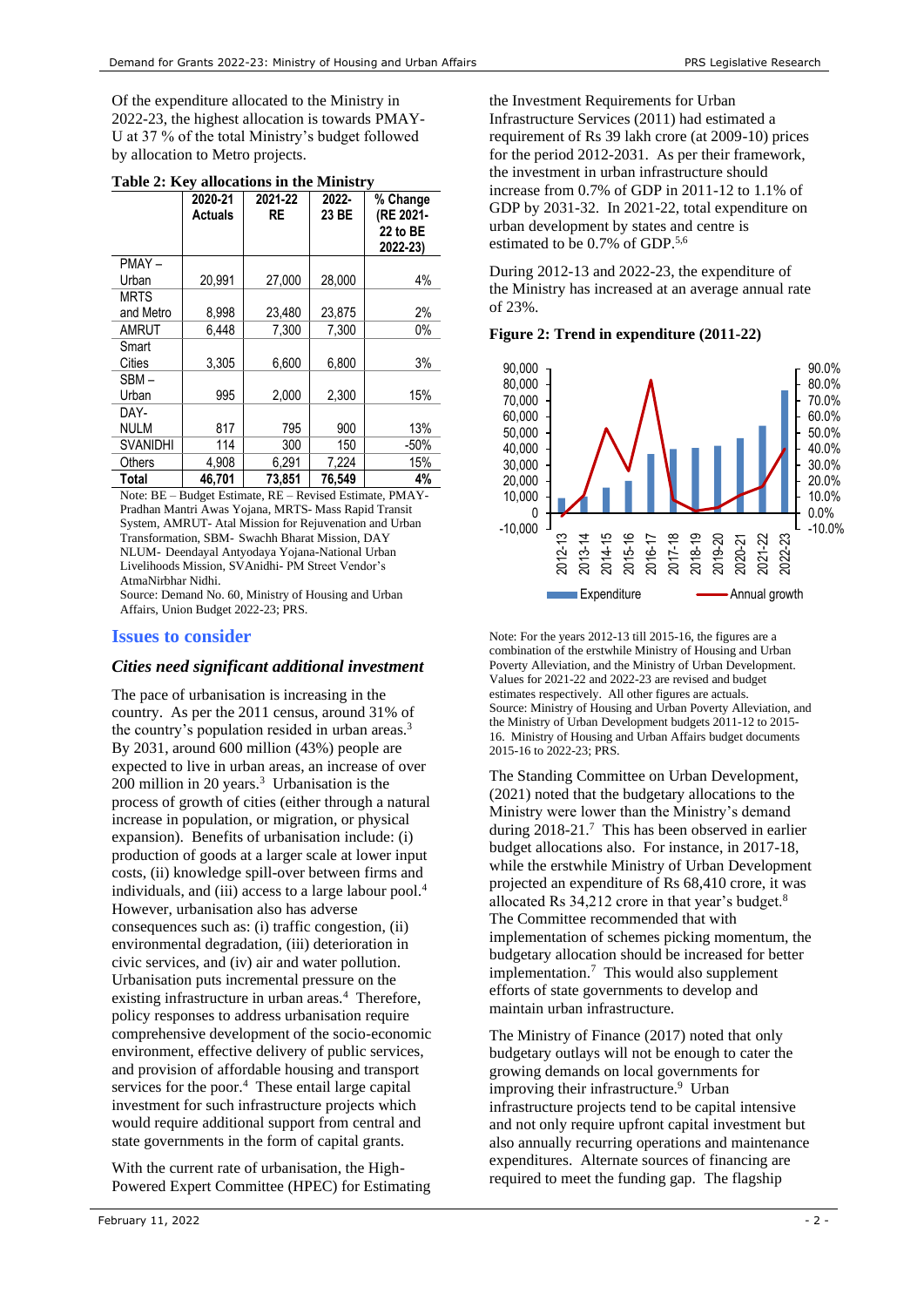schemes of the Ministry (such as Smart Cities Mission, Swachh Bharat Mission) seek to meet their financing requirements through a mix of sources such as borrowings, municipal bond financing, and public-private partnerships. The Standing Committee on Urban Development (2020) noted that as of March 2020, municipal bonds worth Rs 3,390 crore had been issued in eight cities including Ahmedabad and Pune for the implementation of AMRUT scheme.<sup>10</sup>

<span id="page-2-1"></span>The Standing Committee on Urban Development (2021) observed that there has been underutilisation of funds by the Ministry.<sup>11</sup> From 2012-13 to 2020-21, barring 2016-17, there has been an underutilisation of funds (see [Figure 3\)](#page-2-0). In 2016- 17, the actual expenditure on metro projects, AMRUT, and Smart Cities Mission were higher than the budget estimates. The Committee recommended the Ministry to avoid such underutilisation of funds. $^{11}$  $^{11}$  $^{11}$ 

#### <span id="page-2-0"></span>**Figure 3: Deviation in actual expenditure from budgeted expenditure (2012-22)**



Note: For the years 2012-13 till 2015-16, the figures are a combination of the erstwhile Ministry of Housing and Urban Poverty Alleviation, and the Ministry of Urban Development. Values for 2021-22 are revised estimates. All other figures are actuals.

Source: Union Budget 2012-13 to 2022-23; PRS.

## *Service delivery in urban areas continues to be poor*

The HPEC (2011) had noted that the state of service delivery in Indian cities and towns is inadequate compared to desirable levels[.](#page-1-1)<sup>4</sup> Irregular water supply, poor sanitation, inadequate waste management, and degraded transport infrastructure are some of the issues persistent in urban India. Factors contributing to poor service delivery include: (i) fragmented and overlapping institutional responsibility, (ii) lack of autonomy of urban local bodies, (iii) poor maintenance of public infrastructure, and (iv) inadequate investment in urban infrastructur[e.](#page-1-1) 4 The HPEC recommended that in order to achieve an inclusive economic growth there is a need to shift focus of policy from creating physical infrastructure to delivering service[s.](#page-1-1) 4 Without this, additional capital investments in urban infrastructure will not result in improvements in service delivery. India fares

poorly in comparison to other countries on its parameters of service delivery. Se[e Table 3](#page-2-2) for a comparison of India (rural and urban) on service delivery parameters with other countries

<span id="page-2-3"></span>According to the 76<sup>th</sup> National Sample Survey (July-December 2018) about 14% households in urban areas did not have both bathroom and latrine within household premises and 2% of the household members in urban areas never used latrine.<sup>12</sup> 19% households in urban areas did not have drinking water facilities within household premises. The Jal Jeevan Mission (Urban) was announced in the  $2021-22$  budget speech.<sup>13</sup> The Mission aimed to provide functional taps in 4,378 statutory towns. However, no financial allocation has been made towards the Mission in either 2021- 22 or 2022-23 budget.

<span id="page-2-2"></span>

| Table 3: Ranking of India and other countries |
|-----------------------------------------------|
| on parameters of service delivery (2018)      |

|                                         | India | <b>Brazil</b> | Russia | China | USA |
|-----------------------------------------|-------|---------------|--------|-------|-----|
| Quality of<br>roads                     | 51    | 112           | 104    | 42    |     |
| Electrification<br>rate                 | 105   | 73            |        |       |     |
| Exposure to<br>unsafe<br>drinking water | 106   | 5/            | 54     | 75    |     |
| Reliability of<br>water supply          | 74    | 78            | 53     | 68    |     |
| Infrastructure                          | 63    |               | 51     | 29    |     |

Source: Global Competitiveness Report (2018), World Economic Forum; PRS.

In December 2021 the central government and the Asian Development Bank (ADB) signed a 350 million dollar policy-based loan to improve access to urban services and promote performance based central fiscal transfers to urban local bodies.<sup>14</sup>

## *Indian cities may not be suitable for metro but metro projects continue receiving high allocation*

Investment in metro rail projects in cities forms one of the biggest expenditures made by the Ministry on urban transport. Some of the major metro projects include Chennai, Delhi, Bangalore, and Mumbai metros. Investments in these projects are made in various forms including grants, equity investments, debt, and pass-through assistance (grants given to the government which can be awarded to other organisations) for externally aided projects. Allocation towards metro projects includes the National Capital Region Transport Corporation of Delhi (the implementing agency for the Regional Rapid Transit System in the National Capital Region i.e., Delhi Metro) has been allocated Rs 4,710 crore (20% of the total expenditure of metro projects) in 2022-23 budgetary allocation to build three corridors. This plans to connect three nearby towns, Meerut, Alwar, and Panipat to Delhi through fast trains (average time taken to travel 100km is one hour).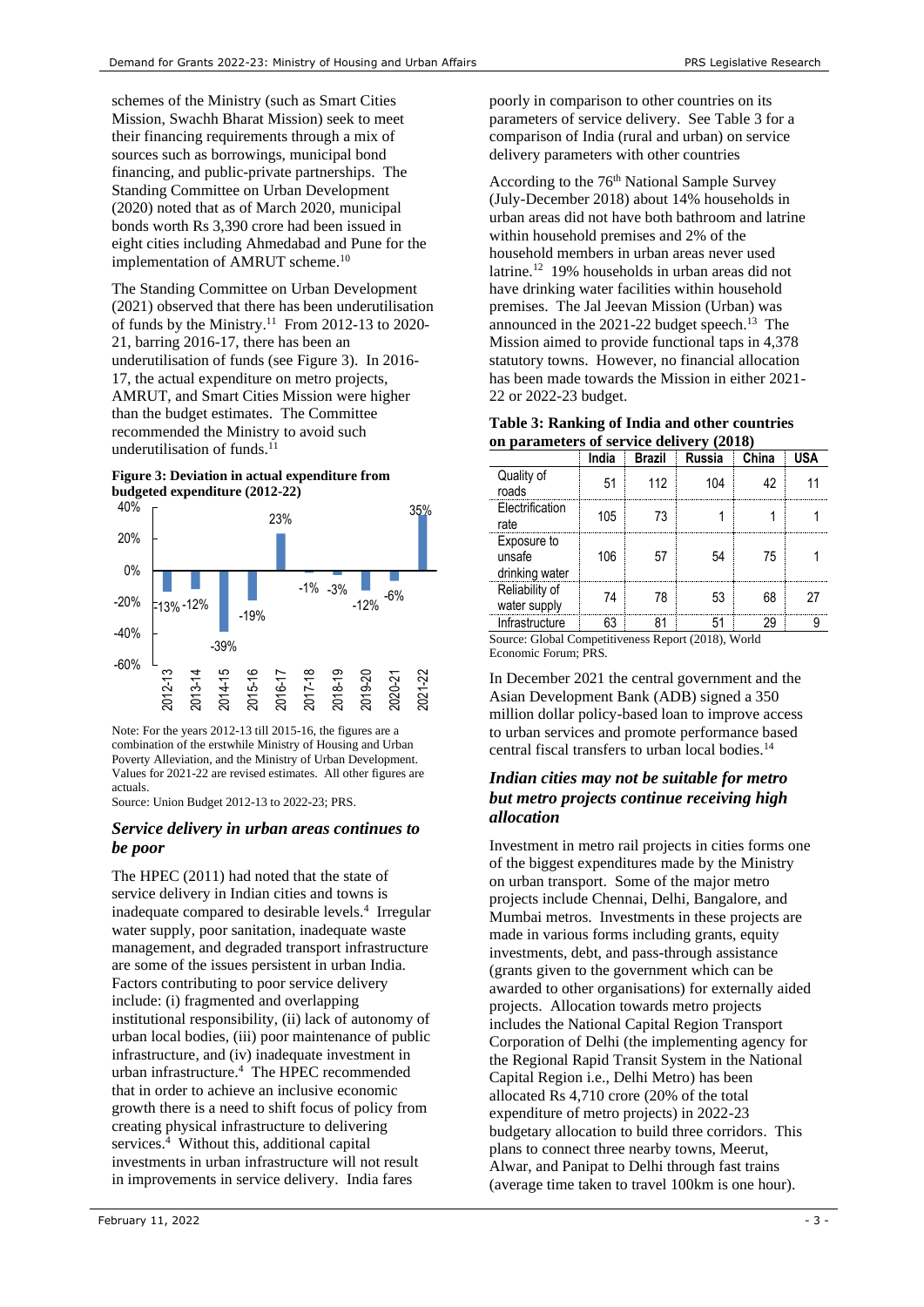#### **Table 4: Allocation towards metro projects (in Rs crore)**

| Year    | <b>Budgeted</b> | <b>Actuals</b> | % Utilised |
|---------|-----------------|----------------|------------|
| 2014-15 | 8,026           | 5,998          | 75%        |
| 2015-16 | 8,260           | 9,300          | 113%       |
| 2016-17 | 10,000          | 15,327         | 153%       |
| 2017-18 | 18,000          | 13.978         | 78%        |
| 2018-19 | 15,000          | 14.470         | 96%        |
| 2019-20 | 19,152          | 18,908         | 99%        |
| 2020-21 | 20.000          | 8.997          | 45%        |
| 2021-22 | 23,500          | 23,480         | 100%       |
| 2022-23 | 23,875          |                |            |

Note: Actuals for 2021-22 indicate Revised Estimates. Source: Ministry of Housing and Urban Affairs Budget documents 2014-15 to 2022-23; PRS.

<span id="page-3-0"></span>**Short travel distance in Indian cities; metro may not be the ideal option for commute:** Indian cities have developed in a way that allow neighborhoods to provide for residences, workplaces, and social and educational facilities.<sup>15</sup> This results in minimising trip lengths leading to less dependency on motorised urban transport. The average trip length in medium and small Indian cities is less than 5 km making non-motorised transport the preferred mode of commute.<sup>[15](#page-3-0)</sup> Metro rail systems are efficient when the average trip distance is greater than 12 km.[15](#page-3-0)

The National Transport Development Policy Committee (NTDPC) (2014) report observed that high speed mass transit systems such as metro rail do not always reduce door-to-door travel time. Door-to-door travel time is seen as the most relevant indicator for users.<sup>[15](#page-3-0)</sup> Underground or elevated transport systems do not save time as compared to cars or two-wheelers, when trip distances are short, because time is lost in walking from ground level to the platform level. The NTDPC recommended that the decision to implement metro rail projects should also consider the high-cost factor. Rail-based metro systems should be considered after examining the opportunity cost of investing in expensive fixed infrastructure. NTDPC recommended that metro rail projects should initially be limited to cities with population more than five million. These cities should be able to cover all costs through user charges or fiscal costs. Further it recommended that Indian cities should focus on improving their existing bus systems, adding bus rapid transit systems, and improving non-motorised transport.

However, over the past few years, metro projects have expanded from the larger metropolises such as Delhi and Mumbai to other relatively smaller cities such as Kochi, Lucknow, Bhopal, Jaipur and Indore. As of March 2021, 708 km of metro lines are operational in 18 cities and 1,016 km of metro line and regional rapid transport is under construction in  $27$  cities.<sup>[11](#page-2-1)</sup> Note that currently the Delhi Metro network is 391 km.<sup>16</sup> The Ministry

also continues to allocate a significant portion of its budget towards metro projects. In 2022-23, the second highest (31%) allocation of the Ministry's budget has been towards metro rail projects.

#### *Low ridership and inefficient operational performance of DMRC*

The Report of the CAG on "Implementation of Phase-III Delhi Mass Rapid Transit System by DMRC" (2021) noted that the total ridership DMRC network in 2019-20 was projected to be 53 lakh.<sup>17</sup> However, the actual ridership in 2019-20 was 28 lakh (52% of the projection). For phase III (from initially sanctioned four corridors) the ridership was projected to be 21 lakh in 2019-20. However, the actual ridership was 4 lakh (19% of the projection). The Report noted a consistent increase in the operating cost ratio from 49% in 2011-12 to 81% in 2019-20, indicating inefficient operational performance of DMRC.

**High allocation towards metro results in lack of funds for other schemes:** In 2022-23, the capital expenditure on metro projects is estimated to be 87% of the Ministry's total capital expenditure. The Standing Committee on Urban Development (2019) had noted that high allocation towards metro projects leads to inadequate funds for other schemes such as PMAY-U and AMRUT.<sup>18</sup> It recommended that state/UT governments must be consulted to find ways to reduce the huge outlay on metro works to ensure adequate funding is available for other schemes.

<span id="page-3-1"></span>The Standing Committee (2019) observed that standardisation of certain services such as civil works, and electric systems has helped reduce the cost of metro by 20-30%.[18](#page-3-1) The Standing Committee (2020) recommended to reduce the cost by: (i) using newer technologies like Metrolite system (suitable for cities with less ridership), and (ii) encouraging the manufacturing of metro components under the Make in India initiative. [10](#page-2-3)

## *Housing targets not met; scheme has focused on middle income groups instead of lowincome groups*

In 2012, the urban housing shortage was estimated at 1.9 crore units.<sup>19</sup> In 2015-16 the Ministry estimated that this shortage is expected to increase to two crore by  $2022.^{20}$  PMAY-U is an affordable housing scheme which seeks to achieve the 'housing for all' target by 2022.<sup>21</sup>

The scheme comprises four components: (i) in-situ rehabilitation of existing slum dwellers (using the existing land under slums to provide houses to slum dwellers) through private participation, (ii) credit linked subsidy scheme (CLSS) for Economically Weaker Sections (EWS), Lower Income Groups (LIG), and middle-income group (MIG), (iii) affordable housing in partnership, and (iv) subsidy for beneficiary-led individual house construction.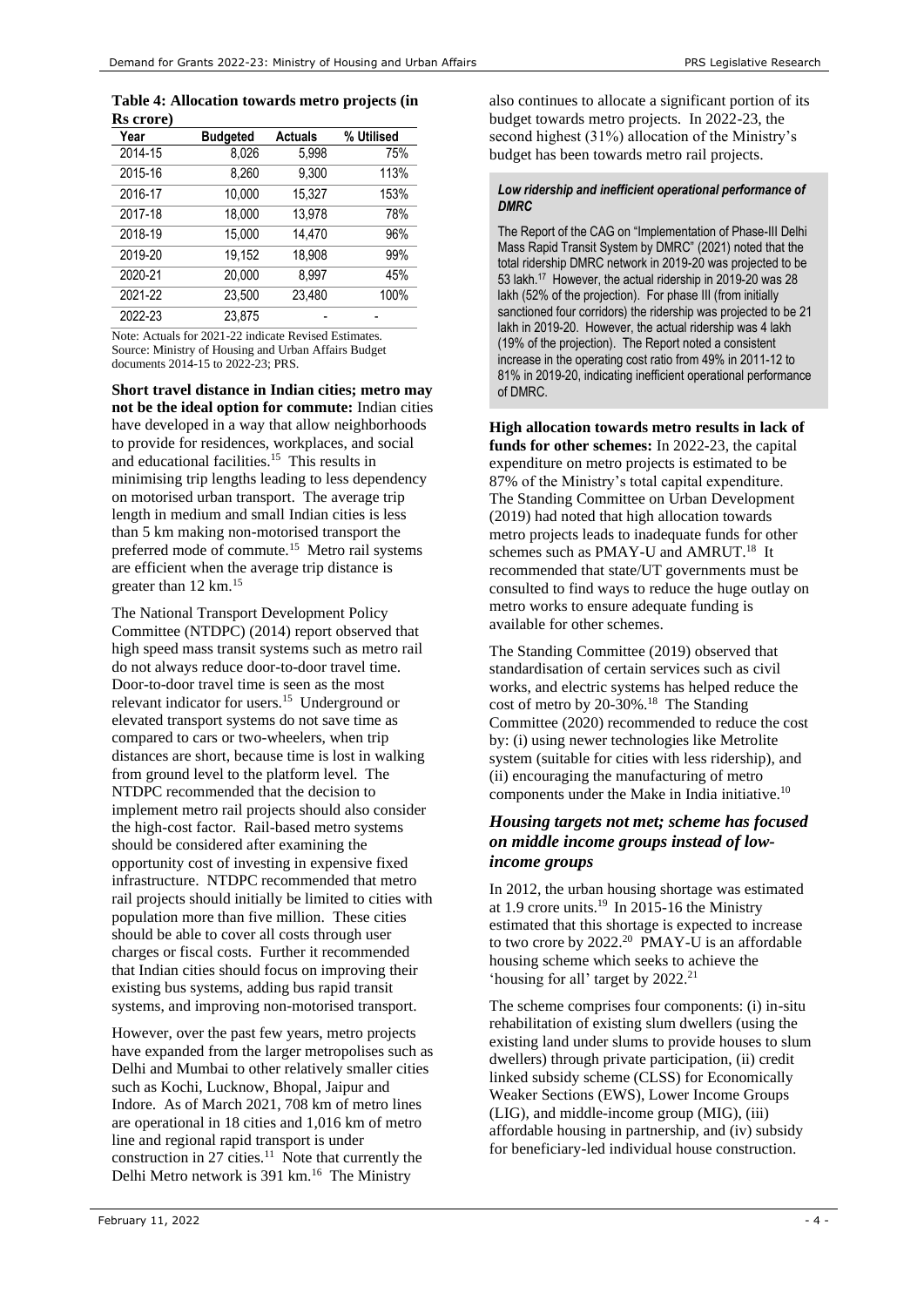**Allocation:** In 2022-23 the scheme has been allocated Rs 28,000 crore. This is an 4% increase over the revised estimates in 2021-22. In 2020-21, revised estimates increased by 163% in comparison to budgeted allocation for the year. This can be attributed to the Affordable Rental Housing Complexes (ARHC) scheme implemented under the Aatmanirbhar Bharat Scheme. The ARHC scheme seeks to convert government-owned projects and housing stock (projects available with the central government) to affordable housing through public-private partnerships and encourage development on private land by giving special incentives including streamlining of permits and credit. Funding towards the scheme comes from the Central Road and Infrastructure Fund (comprises a cess imposed along with excise duty on petrol and diesel).

In 2022-23, from the total allocation for PMAY-U, 82% is allocated for central assistance to states/UTs and 16% for interest payments against loan raised through extra budgetary resources. In 2022-23, allocation to central assistance has increased by 128% over the revised stage of 2021-22. CLSS for economically weaker sections/low-income groups has been decreased by 100% in 2022-23 allocation in comparison to revised estimate for 2021-22.

**Table 5: Components under PMAY-U (in Rs crore)**

|                                    | 2020-21<br><b>Actuals</b> | $2021 -$<br><b>22 RE</b> | 2022-<br>23<br>ВE | %<br>Change<br>(RE 2021-<br>22 to BE<br>2022-23) |
|------------------------------------|---------------------------|--------------------------|-------------------|--------------------------------------------------|
| Interest Payment<br>for EBR loans  | 4,148                     | 4.459                    | 4.460             | 0.02%                                            |
| Central assistanc<br>to states/UTs | 10.002                    | 10098                    | 23.038            | 128%                                             |
| CLSS-I for<br>EWS/LIG              | 3.750                     | 12000                    | 0.01              | $-100%$                                          |
| CLSS-II for MIG                    | 3,000                     | 0.01                     | O                 | $-100%$                                          |
| Others                             | 91                        | 443                      | 502               | 13%                                              |
| Total                              | 20.991                    | 27,000                   | 28.000            | 4%                                               |

Note: BE – Budget Estimate, RE – Revised Estimate, EBR-Extra budgetary resources, CLSS- Credit linked subsidy scheme, EWS- Economically Weaker Section, LIG- Low-income groups, MIG- Middle-income groups.

Source: Expenditure Budget 2022-23; PRS.

**Targets not completed:** PMAY-U seeks to achieve housing for all by 2022. The Standing Committee on Urban Development (2021) noted that after five years of the scheme, only 38% of sanctioned houses have been completed.<sup>[11](#page-2-1)</sup> The Committee observed that with this pace of the project, the government may not be able to complete the target by 2022. Further, it noted that only eight states have taken up projects under the in-situ slum redevelopment (ISSR) component. The Committee recommended: (i) formulating a specific time frame for completion of targets and to make up for the time lost due to COVID-19, (ii)

encouraging states to take up projects under the ISSR component.[11](#page-2-1) Note that as of February, 2022, out of the 54 lakh (47% of sanctioned) houses constructed under PMAY-U, about 6 lakh houses are yet to occupied by residents.<sup>22,23</sup>

|                                 |  | Table 6: Status of houses under components of |  |
|---------------------------------|--|-----------------------------------------------|--|
| <b>PMAY-U</b> (January 3, 2022) |  |                                               |  |

| Component   | <b>Sanctioned</b> | Completed |
|-------------|-------------------|-----------|
| RI C        |                   |           |
| АНР         |                   |           |
| <b>ISSR</b> |                   |           |
| 71.SS       |                   |           |

Note: \*Beneficiaries, BLC- Beneficiary-led Individual House Construction, AHP- Affordable Rental Housing Complexes, ISSR- In-situ Slum Redevelopment, CLSS- Credit Linked Subsidy Scheme.

Source: PMAY (U) Dashboard; PRS, last accessed on February 10, 2022; PRS.

<span id="page-4-0"></span>**Beneficiaries under CLSS:** Under CLSS, interest subsidy up to Rs 2.6 lakh is given to beneficiaries from EWS, LIG, and MIG on home loans from housing finance companies (HFCs), and banks. Nearly 95% of housing shortage occurs for households in the EWS and LIG sections.<sup>24</sup> However, the Standing Committee on Urban Development (2021) observed that in several states including Uttar Pradesh, Andhra Pradesh, and Jharkhand, most of the beneficiaries belong to middle income groups.<sup>[11](#page-2-1)</sup> It was estimated that about 56% of housing shortage falls in the EWS, 40% in the LIG category, and the rest 4% in the middle- and higher-income groups.<sup>25</sup> However, the Ministry stated that EWS beneficiaries are not being neglected as they are also included under other components (AHP, BLC, and ISSR) of PMAY-U. The Committee noted that the scheme should not overshadow the core target group of  $EWS/LIG$  category.<sup>[11](#page-2-1)</sup> It recommended: (i) identifying reasons for low number of beneficiaries from EWS/LIG and addressing the issues, (ii) central nodal agency to work with banks and HFCs for faster sanction of loans to people from  $EWS/LIG$  category.<sup>[11](#page-2-1)</sup> The Economic Survey (2021-22) noted that the scheme for MIG was originally up to March, 2019 but was extended till March, 2021.<sup>26</sup> It was expected that this would stimulate demand for steel, cement, transport, and other construction materials.

**Lending by housing finance companies (HFCs)**: Both HFCs, and public sector banks offer low-cost funding for housing. Further, HFCs also provide interest subsidies to beneficiaries under the CLSS component of PMAY-U. However, banks and financing companies face constraints such as inability to access long term funds.<sup>[30](#page-5-0)</sup> The Union Cabinet had approved the creation of a National Urban Housing Fund (NUHF) worth Rs 60,000 crore in February 2018.<sup>27</sup> The NUHF aims to raise funds till 2022 to ensure a sustained flow of central release under PMAY-U to enable construction of houses. In 2020, Housing and Urban Development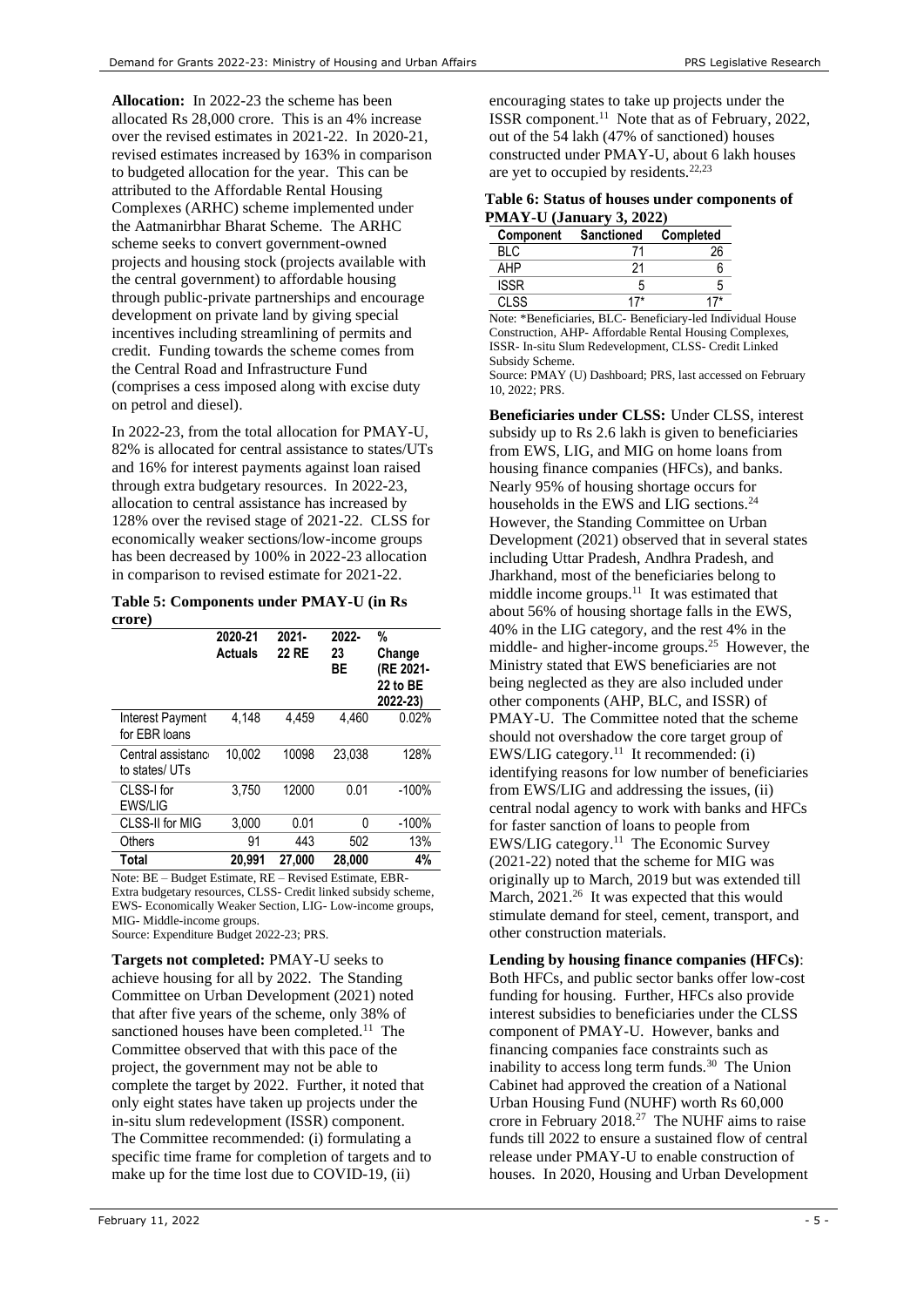Corporation (HUDCO) received Rs 60,000 crore as central assistance under PMAY-U from NUHF. 28 HUDCO is one of the central nodal agencies under PMAY-U, responsible for transferring subsidies through lending institutions to CLSS beneficiaries. 29

**Rental housing**: Rental housing helps in plugging the gaps in the housing market by addressing some of the housing demand across income groups. As per the 2011 census, 27.5% of urban residents lived in rented houses. According to the Report of the Group of Secretaries (2017), a rental housing scheme could further complement PMAY-U in achieving the housing target. $30$  The Ministry proposed a Draft National Urban Housing Policy in October 2015.<sup>31</sup> It seeks to promote the sustainable development of house ownership with a view to ensuring an equitable supply of rental housing at affordable prices. The Policy noted that the housing shortage in urban areas will not be solved by home ownership and suggested promoting rental housing. The Ministry also released the Model Tenancy Acts in 2020 which provides for the regulation and speedy adjudication of matters related to rental housing, and seeks to repeal the existing state rent control laws.<sup>32,33</sup> Note that the Model Tenancy Act, 2021 was approved by the Union Cabinet in June, 2021.<sup>34</sup>

## *Construction of toilets improved but access to proper sanitation remains an issue*

The Swachh Bharat Mission – Urban (SBM-U) seeks to: (i) make all urban areas open defecation free (ODF), and (ii) achieve 100% scientific management of municipal solid waste (MSW). The Standing Committee on Urban Development (2021) noted that the progress for achieving 100% waste management has been inadequate. In 2020- 21, progress for source segregation (wards) and waste processing was 78% and 68% of the target against 75% and 65% achieved in 2019-20.<sup>[11](#page-2-1)</sup> Further, processing of municipal solid waste has increased from 18 % in 2014 to 70 % in 2021.<sup>35</sup> Note that the target of constructing 59 lakh individual household latrines and 5 lakh community and public toilets has been achieved under SBM-U. 36

SBM-U aims to ensure that: (i) all statutory towns be certified as ODF+, and (ii) statutory towns with less than one lakh residents be certified as ODF++. A town is certified as ODF+ when no cases of open defecation are recorded and all public toilets are maintained and function. A town certified as ODF++ is one where all sewage is safely managed and treated with no dumping of untreated sewage in water bodies or open areas. Under SBM-U, 95 % of cities have been declared ODF. However, according to National Family Health Survey - 5 (2019-21) 81.5% urban households use an improved sanitation facility (includes flush to piped

water system, pit latrine with slab).<sup>37</sup>

<span id="page-5-1"></span>Note that SBM-U 2.0 was launched in October, 2021.<sup>38</sup> It seeks to focus on source segregation of solid waste at source, scientific processing of waste, and improving dumpsites for solid waste management.

#### **Table 7: Status of ODF cities (as of January 26, 2022)**

|                            | <b>Number</b><br>of Cities | %<br><b>Achieved</b> |
|----------------------------|----------------------------|----------------------|
| <b>Total Cities</b>        | 4.586                      |                      |
| <b>ODF</b> declared cities | 4.371                      | 95                   |
| <b>ODF</b> verified cities | 4.316                      | 94                   |
| Certified ODF +            | 3.339                      | 73                   |
| Certified ODF ++           | 961                        | 21                   |

<span id="page-5-0"></span>Source: Swachh Bharat Mission- Urban Dashboard; PRS

#### *Atal Mission for Rejuvenation and Urban Transformation (AMRUT)*

AMRUT is a Centrally Sponsored Scheme which seeks to provide basic services (water supply, sewerage, urban transport, etc.) in cities, especially to the poorer households.<sup>39</sup> Components of the Mission include: (i) improving water supply systems, (ii) augmentation of existing sewerage systems, (iii) construction and improvement of drainage systems, (iv) improving urban transport through pedestrian facilities and public transport systems, and (v) capacity building of ULBs. The scheme had a financial outlay of Rs 50,000 crore for five years (2015-20), which was later extended till 2022. In 2022-23, the AMRUT Mission has been allocated Rs 7,300 crore.

The government had proposed that the outlay of Rs 50,000 crore be spent by 2020. However, from 2015-16 to 2021-22, the Ministry has allocated Rs 48,199 crore (96% of the proposed amount), and spent Rs 38,824 crore (78% of the proposed amount).

#### **Table 8: Allocation compared to actual expenditure (Rs crore)**

| Year    | <b>Budget</b> | <b>Actuals</b> | <b>Utilised</b> |
|---------|---------------|----------------|-----------------|
| 2015-16 | 3,919         | 2,702          | 69%             |
| 2016-17 | 4,080         | 4.864          | 119%            |
| 2017-18 | 5,000         | 4,936          | 99%             |
| 2018-19 | 6,000         | 6.183          | 103%            |
| 2019-20 | 7,300         | 6,391          | 88%             |
| 2020-21 | 7,300         | 6.448          | 88%             |
| 2021-22 | 7,300         | 7,300          | 100%            |
| 2022-23 | 7,300         |                |                 |
| Total   | 48.199        | 38.824         | 81%             |

Note: Figures for 2021-22 Actuals are Revised Estimate. Source: Ministry of Housing and Urban Affairs Demand for Grants for the years 2015-16 to 2022-23; PRS.

**Poor implementation**: AMRUT focuses on development of basic infrastructure such as water supply, and sewerage and septage management in selected cities. The Standing Committee on Urban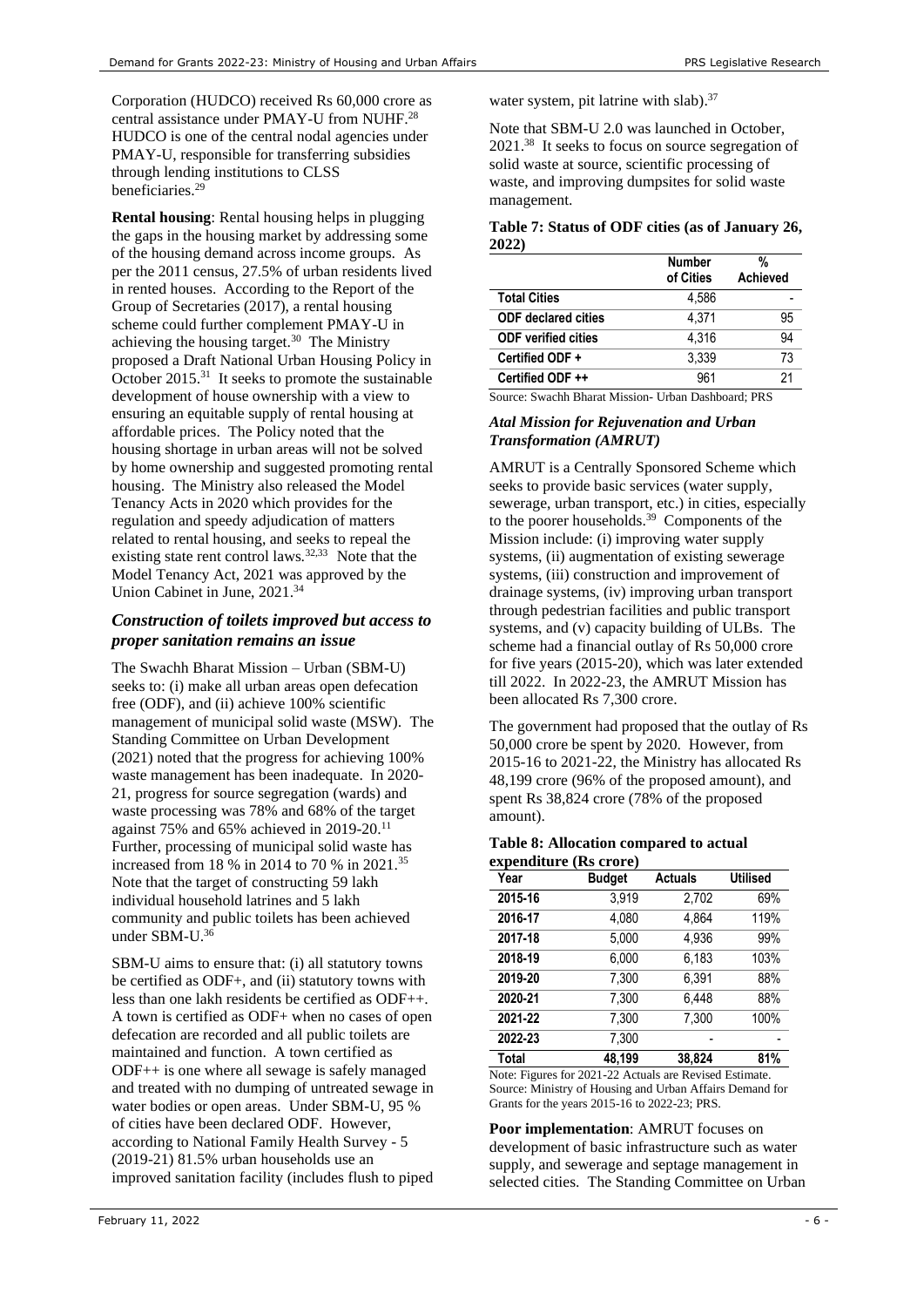Development (2020) noted that implementation and performance under the scheme has been below target.<sup>40</sup> For instance, 92% of funds under AMRUT were allocated for water supply and sewerage. [However,](http://164.100.24.220/loksabhaquestions/annex/176/AU1760.pdf) as of July 2021, against the target of 139 lakh, only 107 lakh connections (77% of the target) have been installed. Of the target of 145 lakh sewerage connections, only 79 lakh (54% of the target) had been provided. 41 The Standing Committee on Urban Development (2021) recommended that the new tap connections should be installed with a meter to ensure accountability and curtail wastage of water. [11](#page-2-1)

**Inadequate capacity of ULBs affecting progress** 

**of AMRUT:** The Standing Committee on Urban Development (2021) observed that most ULBs are not able to meet the expectations of the Mission by generating their share of contribution.<sup>[11](#page-2-1)</sup> In some cases, state governments have raised funds from external sources on behalf of ULBs. Therefore, the Committee recommended that ULBs may impose charges for services provided to citizens.<sup>[11](#page-2-1)</sup> Note that AMRUT 2.0 was launched in October, 2021. [38](#page-5-1) It seeks to provide (i) 100% coverage of water supply to all households in 4,700 ULBs, and (ii) 100% sewerage connections in 500 AMRUT cities.

## *Smart Cities Mission*

The Smart Cities Mission seeks to promote 100 smart cities that provide core infrastructure (such as water and electricity supply, sanitation, and public transport). In 2022-23, the Mission has been allocated Rs 6,800 crore, which is a 3% increase over the revised estimates of 2021-22. The Standing Committee on Urban Development (2021) noted that the amount allocated to the Smart Cities Mission has been less than the proposed amount (See [Table 9\)](#page-6-0). $11$  The Committee recommended that the Mission should be allocated more funds at the revised stage in 2021-22 and at budget estimates in the upcoming years. Note that there has been an increase of 102% in allocation at the 2021-22 revised stage over the budget stage. However, on the other hand, the Ministry has not been able to spend the entire amount allocated at the budget stage. In 2019-20 and 2020-21, the Ministry was able to spend about half of the amount allocated at the budget stage, possibly indicating lack of implementation capacity.

#### <span id="page-6-0"></span>**Table 9: Budgeted allocation less than proposed amount**

| Year    | <b>Proposed</b> | <b>Budgeted</b> |
|---------|-----------------|-----------------|
| 2017-18 | 13.648          | 4,000           |
| 2018-19 | 9.810           | 6,169           |
| 2019-20 | 13.971          | 6.450           |
| 2020-21 | 13.543          | 6.450           |
| 2021-22 | 10,000          | 6,450           |

Source: The Standing Committee on Urban Development (2021); PRS.

#### **Table 10: Allocation towards Smart Cities Mission (in Rs crore)**

|              | мізялі уш тэ сгоге) |                |                 |
|--------------|---------------------|----------------|-----------------|
| Year         | <b>Budget</b>       | <b>Actuals</b> | <b>Utilised</b> |
| 2015-16      | 2,020               | 1.484          | 73%             |
| 2016-17      | 3.215               | 4.412          | 137%            |
| 2017-18      | 4.000               | 4.526          | 113%            |
| 2018-19      | 6,169               | 5.902          | 96%             |
| 2019-20      | 6.450               | 3.135          | 49%             |
| 2020-21      | 6.450               | 3.305          | 51%             |
| 2021-22      | 6,450               | 6,600*         | 102%            |
| 2022-23      | 6,800               |                |                 |
| <b>Total</b> | 41.554              | 29.364         | 71%             |

\*Revised estimates.

Source: Budget documents 2015-16 to 2022-23; PRS.

**Timely completion of projects**: The Standing Committee on Urban Development (2021) noted the slow pace of project completion. $11$  It observed that most of the projects are under construction stage. The Committee recommended the Ministry to ensure the timely completion of projects to avoid cost overruns.<sup>[11](#page-2-1)</sup>

**Table 11: Progress under Smart Cities Mission (as of January 23, 2022)**

| Project<br>status     | No. of<br>projects | $%$ of<br>projects | Cost (in<br>Rs<br>crore) | $%$ of<br>cost |
|-----------------------|--------------------|--------------------|--------------------------|----------------|
| Total<br>Proposed     | 5,151              |                    | 2.05.018                 |                |
| Tendered              | 6.656              | 127%               | 1.88.048                 | 91%            |
| Work orders<br>issued | 6.074              | 117%               | 1.62.074                 | 79%            |
| Completed             | 3.371              | 65%                | 58.248                   | 28%            |

Source: Smart Cities Dashboard, Ministry of Housing and Urban Affairs, last accessed February 5, 2022; PRS.

**Irregularities in implementation and poor monitoring of projects**: The Standing Committee on Urban Development (2021) observed several irregularities in implementation of Smart Cities works which include: (i) frequent dropping of projects after finalising proposals, (ii) redoing of the same work again, and (iii) project costs being higher than market rate.<sup>[11](#page-2-1)</sup> Further, the Committee observed that the Geospatial Management Information System (real time monitoring system) has not been able to adequately monitor projects. The Committee recommended the Ministry to conduct on ground verification of projects by teams consisting of: (i) mission director, (ii) state representative, (iii) member of parliament, and (iv) member of legislative assembly.<sup>[11](#page-2-1)</sup>

**Financially backward states lagging behind**:

Each smart city has a Special Purpose Vehicle (SPV), responsible for the implementation of the Mission at the city level. The central government and state government provide funds to SPV. The Standing Committee on Urban Development (2021) observed that certain financially backward states are not able to provide their share of funds to the SPV which is affecting the progress of the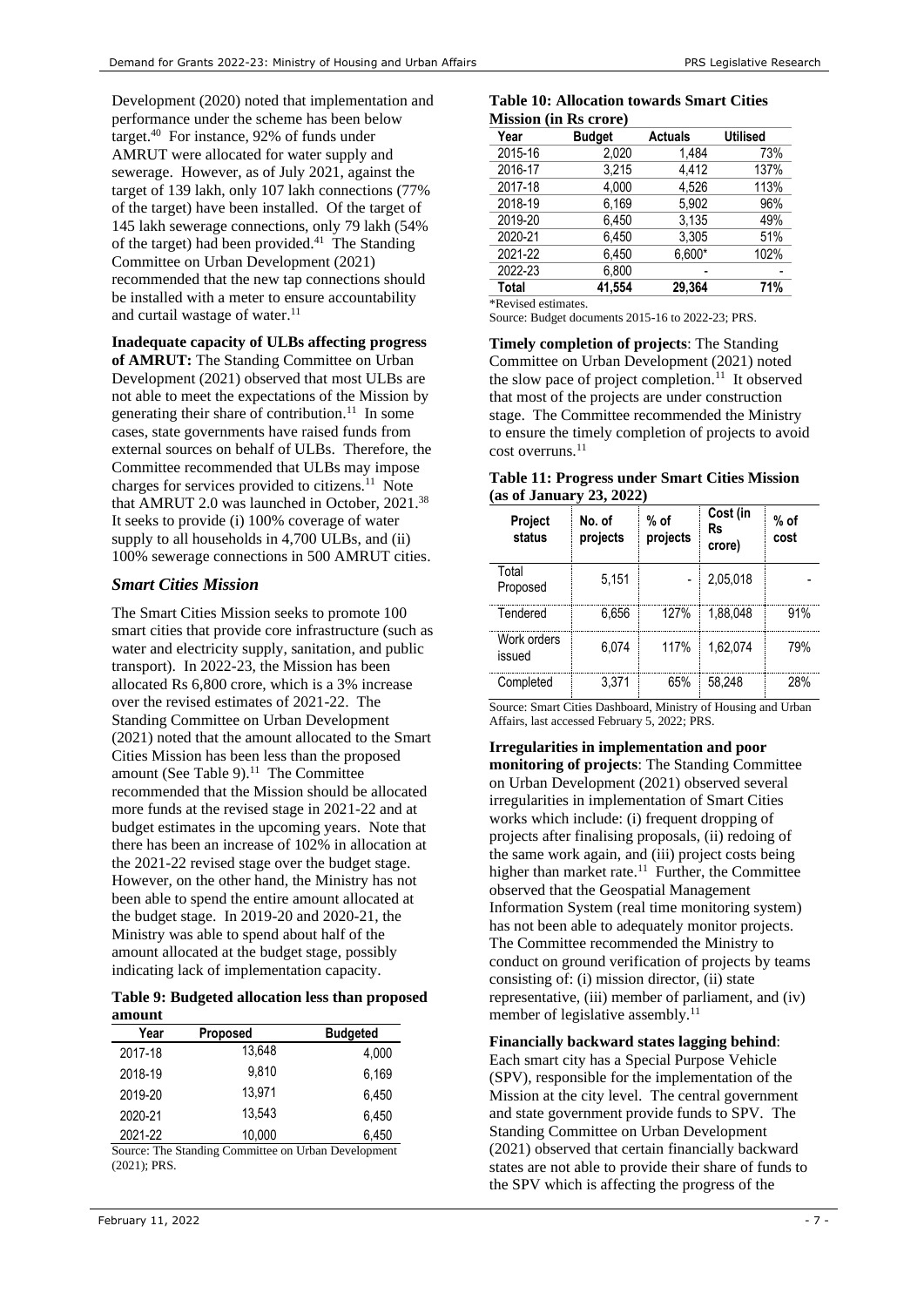Mission. For instance, in 2020-21, states were able to release only 70% of their share to SPV. Therefore, the Committee recommended the Ministry to explore the possibility of reducing the amount of contribution by certain backward states to ensure that project implementation is not affected. [11](#page-2-1)

## *PM Street Vendor's Atmanirbhar Nidhi (PM SVANidhi*

PM SVANidhi was launched in June 2020 to provide collateral free working capital loans of up to Rs 10,000 to street vendors.<sup>42</sup> Vendors availing loan under the scheme are eligible for an interest subsidy of 7%. Further, the scheme also promotes digital transactions by vendors through a cash back facility. The subsidy is available till March 2022. The Standing Committee on Labour (2021) took note of the impact of COVID-19 on the livelihoods of street vendors.<sup>43</sup> It recommended to explore the feasibility of converting the loan credit amount into a direct cash grant as livelihood support.

The scheme has been allocated Rs 150 crore in 2022-23. There has been a decline of 50% in the allocation for PM SVANidhi over the revised stage of 2021-22. The Standing Committee on Housing and Urban Affairs (2021) observed that many street vendors have not been covered under the scheme, and many are still recovering from the effects of COVID-19 on their businesses.<sup>44</sup> It recommended extending the scheme by at least another year.

<span id="page-7-0"></span>**Low rate of sanction and disbursal of loans**: The Standing Committee on Housing and Urban Affairs (2021) noted that ten states have sanction rates and disbursal rates (out of total loan applications received) less than 50%. Certain banks also have sanction rates less than 50%.<sup>[44](#page-7-0)</sup> Further, while the scheme guidelines require loans to be disbursed within 30 days, 31 states/UTs take longer to disburse loans. The Committee also noted that some lending institutions seek a CIBIL score (a three-digit numeric summary of credit history, rating, and report) before granting loans to vendors, which typically vendors may not have. It recommended: (i) providing timelines to states/UTs to improve their sanction and disbursal rate, (ii) investigating bank-specific reasons for low sanction rates, (iii) addressing delays in the loan disbursement process, and (iv) removing the requirement of seeking minimum CIBIL score for sanctioning loans under the scheme.<sup>[44](#page-7-0)</sup>

**Lack of private bank participation:** The Standing Committee on Housing and Urban Affairs (2021) noted that there is a gap between the participation of private and public sector banks.<sup>[44](#page-7-0)</sup> As of February 2021, the share of private banks in the total loan applications was 4%. The Committee recommended increasing the participation of private banks under PM SVANidhi.

**Vendors not digitally active**: The interest subsidy and cashback on digital transactions (credited to the vendor's account) are two primary components of the scheme. Under the Scheme, vendors who carry out their transactions digitally, will be given monthly cash backs as an incentive for adopting digital transactions. The Standing Committee on Housing and Urban Affairs (2021) noted that as of September 24, 2021, out of the total sanctioned applications (27 lakh), 21 lakh street vendors have been digitally on-boarded (given a QR code and debit card for facilitating digital transactions) under the Scheme. Of these, only 7.2 lakh street vendors are actively carrying out their business through digital transactions. [44](#page-7-0) The Committee recommended roping in ULBs to collaborate with third party digital payment aggregators to help onboard more street vendors and keep them digitally active.[44](#page-7-0)

## *ULBs lack technical capacity; affecting progress of major schemes*

While ULBs have been implementing various schemes, their performance in implementing Smart Cities Mission and AMRUT has been inadequate. One of the key reasons which affects the completion of urban infrastructure projects is lack of trained and competent manpower.<sup>[11](#page-2-1)</sup> Due to inadequate financial and technical capacity, ULBs are not able to implement major schemes like Smart City Mission and AMRUT.<sup>[11](#page-2-1)</sup> Therefore, the Committee recommended that suitable changes should be made to address this concern. The HPEC (2011) had observed that municipal administration has suffered due to (i) presence of untrained and unskilled manpower, and (ii) shortage of qualified technicalstaff and managerial supervisors.<sup>4</sup> It recommended improving the technical capacity of ULBs. This can be achieved by providing technical assistance to state governments, and ULBs in planning, financing, monitoring, and operation of urban programs.<sup>[11](#page-2-1)</sup>

# *Financial capacity of cities is poor*

<span id="page-7-1"></span>The schemes being implemented by the Ministry seek to decentralise the planning process to the city and state level, by giving them more decisionmaking powers. However, ULBs in India are amongst the weakest in the world both in terms of capacity to raise resources and financial autonomy.[4](#page-1-1) Municipal revenue in India accounts for only one percent of the GDP (2017-18).<sup>45</sup> ULB's own revenue as per cent of GDP rose between 2010-11 (0.49%) and 2012-13 (0.53) but has declined thereafter. In 2017-18, own revenue stood at 0.43 per cent of GDP, the lowest in the last eight years. Municipal tax revenue forms a major yet declining share of own revenue.<sup>46</sup> The Constitution (74<sup>th</sup>) Amendment) Act, 1992 had devolved certain functions relating to urban development to ULBs, including the power to collect certain taxes. These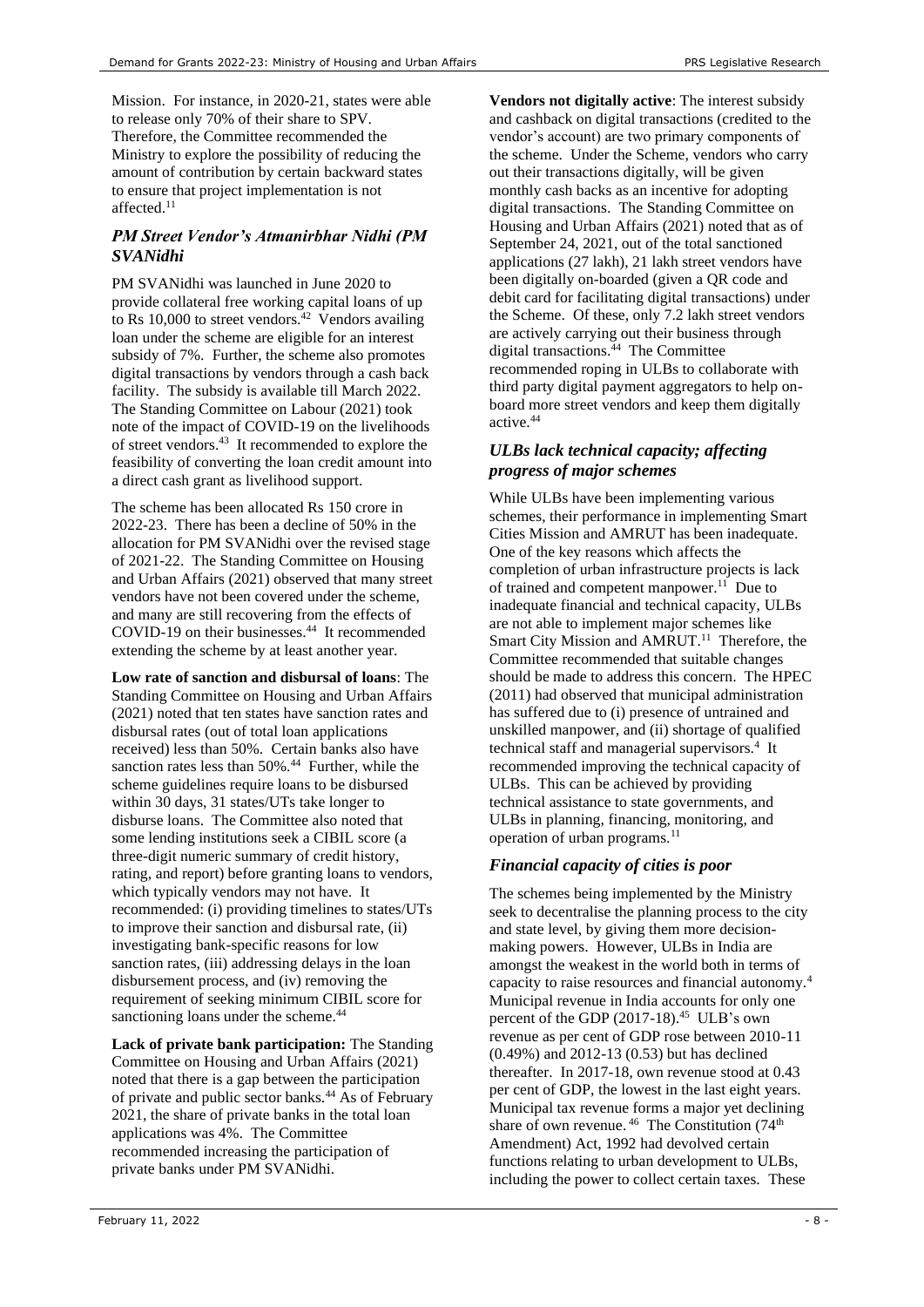functions include urban planning, planning for economic and social development, and urban poverty alleviation. However, most states have not devolved enough taxation powers to local bodies. Note that many local taxes that were levied by ULBs have now been subsumed under GST.<sup>[46](#page-7-1)</sup> These local taxes include octroi tax, local body tax, entry tax, and advertisement tax. Further, local governments collect only a small fraction of their potential tax revenue[.](#page-1-1)<sup>4</sup> While the central and state governments provide the ULBs with funds, these devolved funds are largely tied in nature, to either specific sectors or schemes. This constrains the spending flexibility of ULBs. PPPs have been an important instrument to finance and develop infrastructure projects. However, projects in many sectors such as water-supply and urban transportation require support from ULBs in the form of additional financial resources. The Ministry of Finance observed that an inability to service such funding requirements constrains project implementation. $47$  In such cases where ULBs require financial resources, they can access capital markets through issuance of municipal bonds. Municipal bonds are marketable debt instruments issued by ULBs, the funds raised may be used for capital projects, refinancing of existing loans, and meeting working capital requirements. The Securities and Exchange Board of India regulations (2015) regarding municipal bonds provide that, to issue such bonds, municipalities must: (i) not have negative net worth in any of the three preceding financial years, and (ii) not have defaulted in any loan repayments in the last one year.<sup>48</sup> Therefore, a city's performance in the bond market depends on its fiscal performance.

To improve the finances of the ULBs, the HPEC recommended that state governments share a prespecified percentage of their revenues from all taxeson goods and services with ULBs.<sup>4</sup> It had recommended mandating this constitutionally. Further, ULBs should be provided with formulabased transfers, and grants-in-aid.<sup>4</sup> The ULBs could raise their own revenue by tapping into landbased financing sources, and improving non-tax revenues (such as water and sewerage charges, and parking fee)[.](#page-1-1)<sup>4</sup> The 15<sup>th</sup> Finance Commission (2021) recommended that Rs 1.2 lakh crore be allocated to urban local bodies as grants for the period 2021-26. 49

## *Larger aspects of cities ignored by Master Plans for cities*

Master plans are statutory instruments to guide and regulate the development of cities and are critical for managing urbanization as well as spatial sustainability. NITI Aayog (2021) noted that 65% of the 7,933 urban settlements do not have any master plan.<sup>50</sup> This leads to piecemeal interventions, haphazard constructions, urban sprawl, and environmental pollution, which can

further aggravate issues such as traffic congestion, and flooding. It also noted that various shortcomings in the approaches of city planning and bottlenecks in plan implementation also need to be resolved.

The HPEC (2011) had observed that larger aspects of planning at the metropolitan, regional, and national levels have received very little attention[.](#page-1-1)<sup>4</sup> Master Plans typically view cities in isolation from the larger region in which they are located[.](#page-1-1) 4 for instance, Master Plans tend to ignore the needs of low-income groups by not focusing on spatial planning (such as housing and transportation for thepoor) for the urban poor. $4$  Further, Master Plans tend to treat transportation as a secondary issue. The procedures for the preparation and implementation of the Master Plans have tended to be rigid, time-consuming, and weak on the costing and financing of the future requirements of infrastructur[e.](#page-1-1)<sup>4</sup> While cities are fast growing and dynamic entities, Master Plans have remained largely static. 4 Despite investments and introduction of new schemes, lack of proper Master Plans in cities can lead to inadequate performance with respect to achieving the set targets.

The Standing Committee on Urban Development (2021) inquired about the status of a master plan for holistic urban development.<sup>[11](#page-2-1)</sup> The Committee noted that formulation of a master plan is a state subject and the Ministry's role is defining the framework and broad guidelines. There should be master plans at three levels: (i) state, (ii) zonal, and (iii) city. The Committee recommended a plan of 30 years should be set involving convergence of schemes like Smart City Mission. AMRUT, and Swachh Bharat Mission.<sup>[11](#page-2-1)</sup> Further, it recommended that as the land in metro cities (Delhi, Mumbai) is owned by multiple authorities, extensive stakeholder consultation should be conducted while formulating the plan. The National Urban Policy (2020) outlines an integrated and coherent approach for managing Indian cities. It seeks to formulate localised solutions for various states/UTs.<sup>[24](#page-4-0)</sup> The Policy recognises state governments as the primary stakeholder responsible for urban development and offers assistance to states to prepare their own state urban policies.[24](#page-4-0)

| Table 12: State/UT-wise number of existing |  |
|--------------------------------------------|--|
| Master Plans status – 2021                 |  |

| Town<br>category                 | Total<br>towns in<br>category | Approved<br><b>Master</b><br><b>Plans</b> | Under<br>preparation |
|----------------------------------|-------------------------------|-------------------------------------------|----------------------|
| Statutory<br>Towns               | 4041                          | 1566                                      | 359                  |
| Census<br>Towns                  | 3892                          | 650                                       | 268                  |
| <b>Total cities</b><br>and towns | 7933                          | 2216                                      | 627                  |

Source: Reforms in Urban Planning Capacity India, NITI Aayog, 2020; PRS.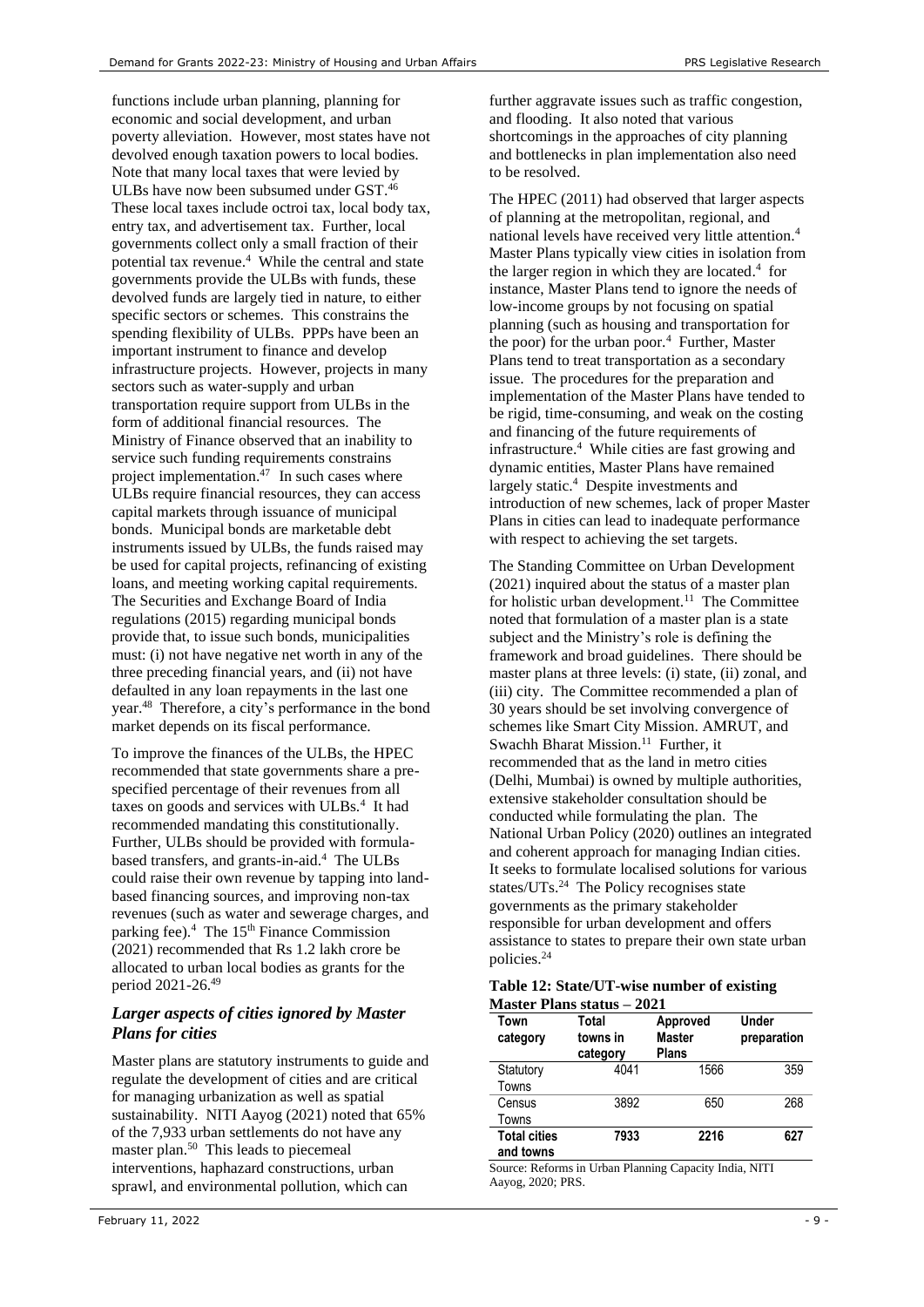<sup>1</sup> Budget Speech, 2022-23, February 1, 2022,

[https://www.indiabudget.gov.in/doc/budget\\_speech.pdf.](https://www.indiabudget.gov.in/doc/budget_speech.pdf)

<sup>2</sup> Notes on Demands for Grants, 2022-2023, Demand No. 60, Ministry of Housing and Urban Affairs, [https://www.indiabudget.gov.in/doc/eb/sbe60.pdf.](https://www.indiabudget.gov.in/doc/eb/sbe60.pdf)

 $3$  Challenge of Urbanisation, Approach to the  $12<sup>th</sup>$  five-year plan, Planning Commission, October 2011,

[http://planningcommission.gov.in/plans/planrel/12appdrft/appra](http://planningcommission.gov.in/plans/planrel/12appdrft/appraoch_12plan.pdf) [och\\_12plan.pdf.](http://planningcommission.gov.in/plans/planrel/12appdrft/appraoch_12plan.pdf)

4 "Report on Indian Infrastructure and Services", High Powered Expert Committee for estimating the investment requirement for urban infrastructure services, March 2011, [http://icrier.org/pdf/FinalReport-hpec.pdf.](http://icrier.org/pdf/FinalReport-hpec.pdf)

<sup>5</sup> Annual Financial Statement of the central government, 2022- 23, Government of India,

[https://www.indiabudget.gov.in/doc/AFS/allafs.pdf.](https://www.indiabudget.gov.in/doc/AFS/allafs.pdf)

<sup>6</sup> State Finances: A Study of Budgets 2021-22, Reserve Bank of India, November 30, 2021,

[https://rbi.org.in/Scripts/AnnualPublications.aspx?head=State%](https://rbi.org.in/Scripts/AnnualPublications.aspx?head=State%20Finances%20:%20A%20Study%20of%20Budgets) [20Finances%20:%20A%20Study%20of%20Budgets.](https://rbi.org.in/Scripts/AnnualPublications.aspx?head=State%20Finances%20:%20A%20Study%20of%20Budgets)

<sup>7</sup> Report No. 4: Action Taken by the Government on the Recommendations Contained in the Second Report (Seventeenth Lok Sabha) of the Standing Committee on Urban Development on Demands for Grants (2020-2021), Standing Committee on Urban Development, February 4, 2021,

[http://164.100.47.193/lsscommittee/Housing%20and%20Urban](http://164.100.47.193/lsscommittee/Housing%20and%20Urban%20Affairs/17_Urban_Development_4.pdf) [%20Affairs/17\\_Urban\\_Development\\_4.pdf.](http://164.100.47.193/lsscommittee/Housing%20and%20Urban%20Affairs/17_Urban_Development_4.pdf)

<sup>8</sup> Report No.15, Standing Committee on Urban development, March 2017,

[http://164.100.47.193/lsscommittee/Urban%20Development/16\\_](http://164.100.47.193/lsscommittee/Urban%20Development/16_Urban_Development_15.pdf) [Urban\\_Development\\_15.pdf.](http://164.100.47.193/lsscommittee/Urban%20Development/16_Urban_Development_15.pdf) 

<sup>9</sup> "Guidance on use of Municipal Bond Financing for Infrastructure projects", Department of Economic Affairs, Ministry of Finance, September 2017,

[https://www.pppinindia.gov.in/documents/20181/33749/Guidan](https://www.pppinindia.gov.in/documents/20181/33749/Guidance+on+use+of+Municipal+Bonds+for+PPP+projects.pdf/037cb143-8305-4c57-8f3c-32e5a329297f) [ce+on+use+of+Municipal+Bonds+for+PPP+projects.pdf/037cb](https://www.pppinindia.gov.in/documents/20181/33749/Guidance+on+use+of+Municipal+Bonds+for+PPP+projects.pdf/037cb143-8305-4c57-8f3c-32e5a329297f) [143-8305-4c57-8f3c-32e5a329297f.](https://www.pppinindia.gov.in/documents/20181/33749/Guidance+on+use+of+Municipal+Bonds+for+PPP+projects.pdf/037cb143-8305-4c57-8f3c-32e5a329297f)

<sup>10</sup> Report No.2: Ministry of Housing and Urban Affairs, Demand for Grants (2020-21), Standing Committee on Urban Development, March 3, 2020,

[http://164.100.47.193/lsscommittee/Housing%20and%20Urban](http://164.100.47.193/lsscommittee/Housing%20and%20Urban%20Affairs/17_Urban_Development_2.pdf) [%20Affairs/17\\_Urban\\_Development\\_2.pdf.](http://164.100.47.193/lsscommittee/Housing%20and%20Urban%20Affairs/17_Urban_Development_2.pdf)

<sup>11</sup> Report No. 5: Demand for Grants (2021-22) for the Ministry of Housing and Urban Affairs, Standing Committee on Urban Development, March 8, 2021,

[http://164.100.47.193/lsscommittee/Housing%20and%20Urban](http://164.100.47.193/lsscommittee/Housing%20and%20Urban%20Affairs/17_Urban_Development_5.pdf) [%20Affairs/17\\_Urban\\_Development\\_5.pdf.](http://164.100.47.193/lsscommittee/Housing%20and%20Urban%20Affairs/17_Urban_Development_5.pdf)

<sup>12</sup> "NSS report no.584: Drinking Water, Sanitation, Hygiene and Housing condition in India, NSS 76th round (July –December 2018)", Press Information Bureau, November 23, 2019.

<sup>13</sup> "Jal Jeevan Mission (URBAN) to Provide Universal Coverage of Water Supply", Ministry of Housing and Urban Affairs, February 2, 2021.

<sup>14</sup> "India, ADB sign \$350 million loan for sustainable urban services in India", Ministry of Finance, Press Information Bureau, December 20, 2021.

<sup>15</sup> "Chapter 5: Urban Transport", National Transport Development Committee, 2014,

[http://www.aitd.net.in/NTDPC/voulme3\\_p2/urban\\_v3\\_p2.pdf.](http://www.aitd.net.in/NTDPC/voulme3_p2/urban_v3_p2.pdf) <sup>16</sup> "Present Network", Delhi Metro Rail Corporation LTD., last accessed on February 10, 2022,

[http://www.delhimetrorail.com/projectpresent.aspx.](http://www.delhimetrorail.com/projectpresent.aspx) 

<sup>17</sup> "Report of the Comptroller and Auditor General of India on Implementation of Phase-III Delhi Mass Rapid Transit System by DMRC", Comptroller and Auditor General of India, December 2, 2021,

[https://cag.gov.in/uploads/download\\_audit\\_report/2021/Report](https://cag.gov.in/uploads/download_audit_report/2021/Report%20No.%2011%20of%202021_DMRC_English-061a88483a1f130.47012068.pdf) [%20No.%2011%20of%202021\\_DMRC\\_English-](https://cag.gov.in/uploads/download_audit_report/2021/Report%20No.%2011%20of%202021_DMRC_English-061a88483a1f130.47012068.pdf)[061a88483a1f130.47012068.pdf.](https://cag.gov.in/uploads/download_audit_report/2021/Report%20No.%2011%20of%202021_DMRC_English-061a88483a1f130.47012068.pdf)

<sup>18</sup> Report No.1: Report on Demands for Grants (2019-20) of the

Ministry of Housing and Urban Affairs, Standing Committee on Urban Development, December 11, 2019,

[http://164.100.47.193/lsscommittee/Housing%20and%20Urban](http://164.100.47.193/lsscommittee/Housing%20and%20Urban%20Affairs/17_Urban_Development_1.pdf) [%20Affairs/17\\_Urban\\_Development\\_1.pdf.](http://164.100.47.193/lsscommittee/Housing%20and%20Urban%20Affairs/17_Urban_Development_1.pdf)

<sup>19</sup> Report of the Technical Group on Urban Housing Shortage (TG-12) (2012-17), Ministry of Housing and Urban Poverty Alleviation, September 22, 2012[, http://nbo.nic.in/pdf/urban](http://nbo.nic.in/pdf/urban-housing-shortage.pdf)[housing-shortage.pdf.](http://nbo.nic.in/pdf/urban-housing-shortage.pdf)

<sup>20</sup> Report No. 6: Demands for Grants (2015-16) of Ministry of Housing and Urban Poverty Alleviation", Standing Committee on Urban Development, April 27, 2015.

<sup>21</sup> Unstarred Question No.1439, Ministry of Housing and Urban Affairs, Lok Sabha, February 12, 2019,

[http://164.100.24.220/loksabhaquestions/annex/17/AU1439.pdf.](http://164.100.24.220/loksabhaquestions/annex/17/AU1439.pdf) 

<sup>22</sup> "PMAY-Urban-Progress", Pradhan Mantri Awas Yojana-Urban, website, last accessed on February 10, 2022, [https://pmay-urban.gov.in/.](https://pmay-urban.gov.in/)

<sup>23</sup> Starred Question No. 34, Ministry of Housing and Urban Affairs, Lok Sabha, February 3, 2022,

[http://164.100.24.220/loksabhaquestions/annex/178/AS34.pdf.](http://164.100.24.220/loksabhaquestions/annex/178/AS34.pdf) <sup>24</sup> National Urban Policy Framework, Ministry of Housing and

Urban Affairs, [https://iica.nic.in/images/Articles/NUPF\\_Final\\_Oct%202020.pd](https://iica.nic.in/images/Articles/NUPF_Final_Oct%202020.pdf)

[f.](https://iica.nic.in/images/Articles/NUPF_Final_Oct%202020.pdf)

<sup>25</sup> Report No. 6: Demands for Grants (2015-16) of Ministry of Housing and Urban Poverty Alleviation, Standing Committee on Urban Development, April 27, 2015.

<sup>26</sup> Economic Survey (2021-22), Ministry of Finance, January 31, 2022[, https://www.indiabudget.gov.in/economicsurvey/.](https://www.indiabudget.gov.in/economicsurvey/)

 $27$  "Cabinet approves creation of national Urban Housing Fund", Press Information Bureau, Ministry of Housing and Urban Affairs, February 22, 2018,

[http://pib.nic.in/newsite/PrintRelease.aspx?relid=176687.](http://pib.nic.in/newsite/PrintRelease.aspx?relid=176687) 

<sup>28</sup> Release of Central Assistance under Housing for All (Urban) Pradhan Mantri Awas Yojna from National Urban Housing Fund (NUHF), Ministry of Housing and Urban Affairs, March 13, 2020,

[https://mohua.gov.in/upload/uploadfiles/files/HUDCO\\_EWS\\_LI](https://mohua.gov.in/upload/uploadfiles/files/HUDCO_EWS_LIG_600000000_compressed.pdf) [G\\_600000000\\_compressed.pdf.](https://mohua.gov.in/upload/uploadfiles/files/HUDCO_EWS_LIG_600000000_compressed.pdf)

<sup>29</sup> PMAY (URBAN), Ministry of Housing and Urban Affairs, [https://pmay-urban.gov.in/about.](https://pmay-urban.gov.in/about)

<sup>30</sup> Report of the Group of Secretaries, Group 4- Health, Sanitation and Urban Development, January 2017, [https://smartnet.niua.org/sites/default/files/resources/report\\_of\\_s](https://smartnet.niua.org/sites/default/files/resources/report_of_sectoral_group_of_secretaries_on_health_sanitation_urban_development.pdf) [ectoral\\_group\\_of\\_secretaries\\_on\\_health\\_sanitation\\_urban\\_devel](https://smartnet.niua.org/sites/default/files/resources/report_of_sectoral_group_of_secretaries_on_health_sanitation_urban_development.pdf) [opment.pdf.](https://smartnet.niua.org/sites/default/files/resources/report_of_sectoral_group_of_secretaries_on_health_sanitation_urban_development.pdf)

<sup>31</sup> Draft National Urban Housing Policy, Ministry of Housing and Urban Affairs website, October, 2015,

[http://mohua.gov.in/upload/uploadfiles/files/National\\_Urban\\_Re](http://mohua.gov.in/upload/uploadfiles/files/National_Urban_Rental_Housing_Policy_Draft_2015.pdf) [ntal\\_Housing\\_Policy\\_Draft\\_2015.pdf.](http://mohua.gov.in/upload/uploadfiles/files/National_Urban_Rental_Housing_Policy_Draft_2015.pdf)

<sup>32</sup> The Model Tenancy Act, 2019, Ministry of Housing and Urban Affairs, July 10, 2019,

[http://mohua.gov.in/upload/whatsnew/5d25fb70671ebdraft%20](http://mohua.gov.in/upload/whatsnew/5d25fb70671ebdraft%20Model%20Tenancy%20Act,%202019.pdf.) [Model%20Tenancy%20Act,%202019.pdf.](http://mohua.gov.in/upload/whatsnew/5d25fb70671ebdraft%20Model%20Tenancy%20Act,%202019.pdf.)

<sup>33</sup> Background Note on Model Tenancy Act, Ministry of Housing and Urban Affairs, 2020,

[http://mohua.gov.in/upload/uploadfiles/files/1%20Background%](http://mohua.gov.in/upload/uploadfiles/files/1%20Background%20Note%20on%20MTA%20(English).pdf) [20Note%20on%20MTA%20\(English\).pdf.](http://mohua.gov.in/upload/uploadfiles/files/1%20Background%20Note%20on%20MTA%20(English).pdf)

<sup>34</sup> The Model Tenancy Act, 2021,

[https://mohua.gov.in/upload/uploadfiles/files/Model-Tenancy-](https://mohua.gov.in/upload/uploadfiles/files/Model-Tenancy-Act-English-02_06_2021.pdf)[Act-English-02\\_06\\_2021.pdf.](https://mohua.gov.in/upload/uploadfiles/files/Model-Tenancy-Act-English-02_06_2021.pdf) 

<sup>35</sup> Unstarred Question No. 1846, Ministry of Housing and Urban Affairs, Lok Sabha, December 9, 2021,

[http://164.100.24.220/loksabhaquestions/annex/177/AU1846.pd](http://164.100.24.220/loksabhaquestions/annex/177/AU1846.pdf) [f.](http://164.100.24.220/loksabhaquestions/annex/177/AU1846.pdf)

<sup>36</sup> Swachh Bharat Mission Urban, Dashboard, Ministry of Housing and Urban Affairs, last accessed on February 8, 2022, [http://swachhbharaturban.gov.in/Home.aspx.](http://swachhbharaturban.gov.in/Home.aspx)

<sup>37</sup> India Fact-Sheet, National Family Health Survey-5, 2019-21, Ministry of Health and Family Welfare,